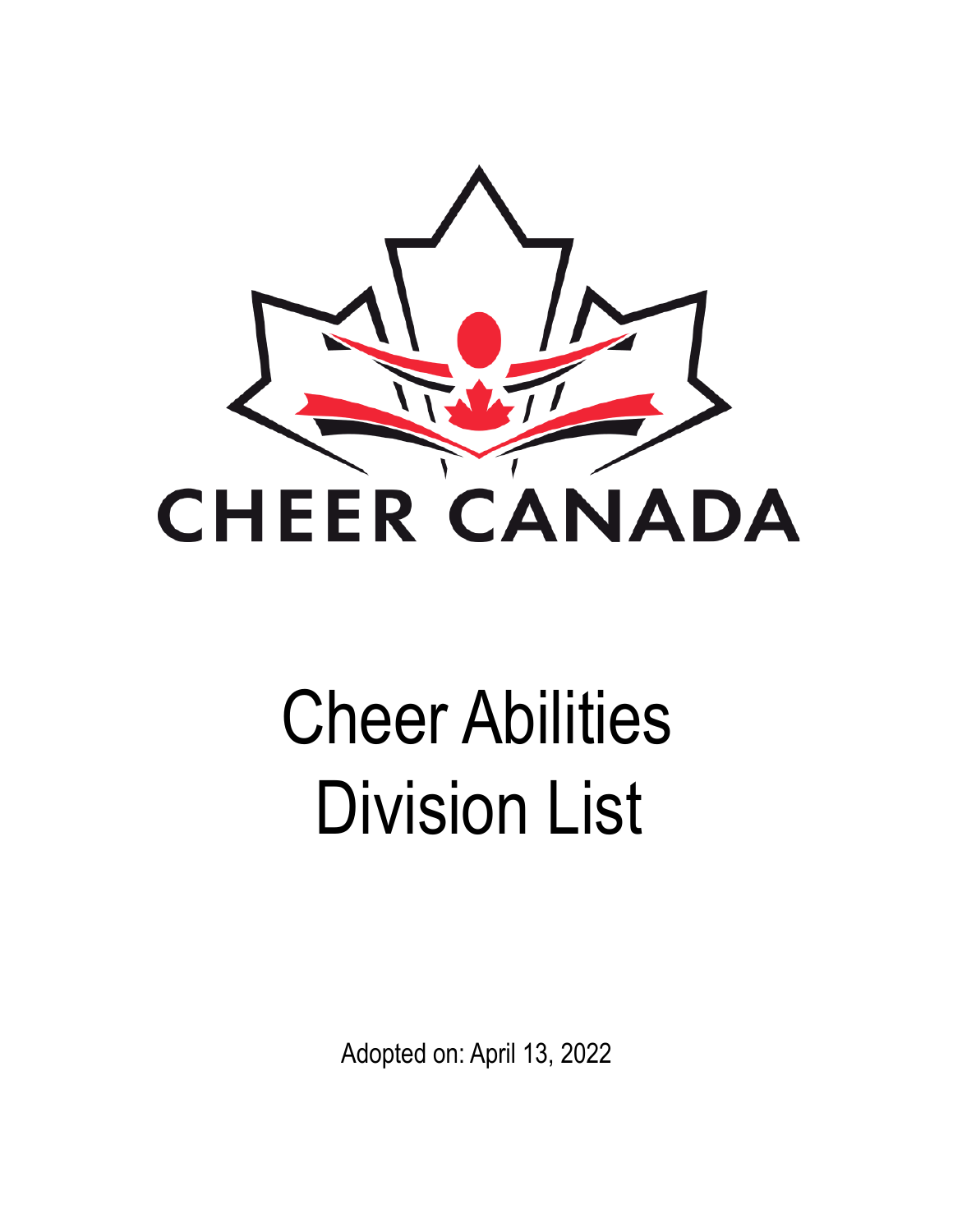# **Cheer Canada Cheer Abilities Divisions (Adopted from ICU)**

# **Team Cheer - Special Abilities**

*Special Abilities Unified Beginner Division* - Teams comprised of 50% or more athletes with intellectual disabilities per team (similar to Level 0/1, no basket tosses - with Special Abilities rule modifications)

*Special Abilities Traditional Beginner Division* - Teams comprised of 100% athletes with intellectual disabilities per team (similar to Level 0/1, no basket tosses - with Special Abilities rule modifications)

*Special Abilities Unified Intermediate Division* - Teams comprised of 50% or more athletes with intellectual disabilities per team (similar to Level 2, no basket tosses - with Special Abilities rule modifications)

*Special Abilities Traditional Intermediate Division* - Teams comprised of 100% athletes with intellectual disabilities per team (similar to Level 2, no basket tosses - with Special Abilities rule modifications)

# **Team Cheer - Special Olympics\***

*Special Olympics Unified Intermediate Division* - Teams must comprise of a 1:1 ratio of athletes with and without intellectual disabilities per team (equivalent to Level 2, no tosses - with Special Olympics rule modifications)

*Special Olympics Traditional Intermediate Division* - Teams must comprise of 100% athletes with intellectual disabilities per team (equivalent to Level 2, no tosses - with Special Olympics rul modifications)

\*Note: Must meet all additional requirements of Special Olympics division. Please contact info@cheercanada.ca for additional information on this category.\*

# **Team Cheer - Adaptive Abilities (Paracheer)**

*Adaptive Abilities Unified Intermediate* (equivalent to Level 2, males/females, no basket tosses - with Adaptive Abilities rule modifications)

*Adaptive Abilities Unified Median* (equivalent to Level 3, males/females, no basket tosses - with Adaptive Abilities rule modifications)

*Adaptive Abilities Unified All Girl Advanced* (equivalent to Level 4, no basket tosses - with Adaptive Abilities rule modifications)

*Adaptive Abilities Unified Coed Advanced* (equivalent to Level 4, no basket tosses - with Adaptive Abilities rule modifications)

**NOTE:** Adaptive Abilities Unified teams must comprise of 25% or more athletes with disabilities per team.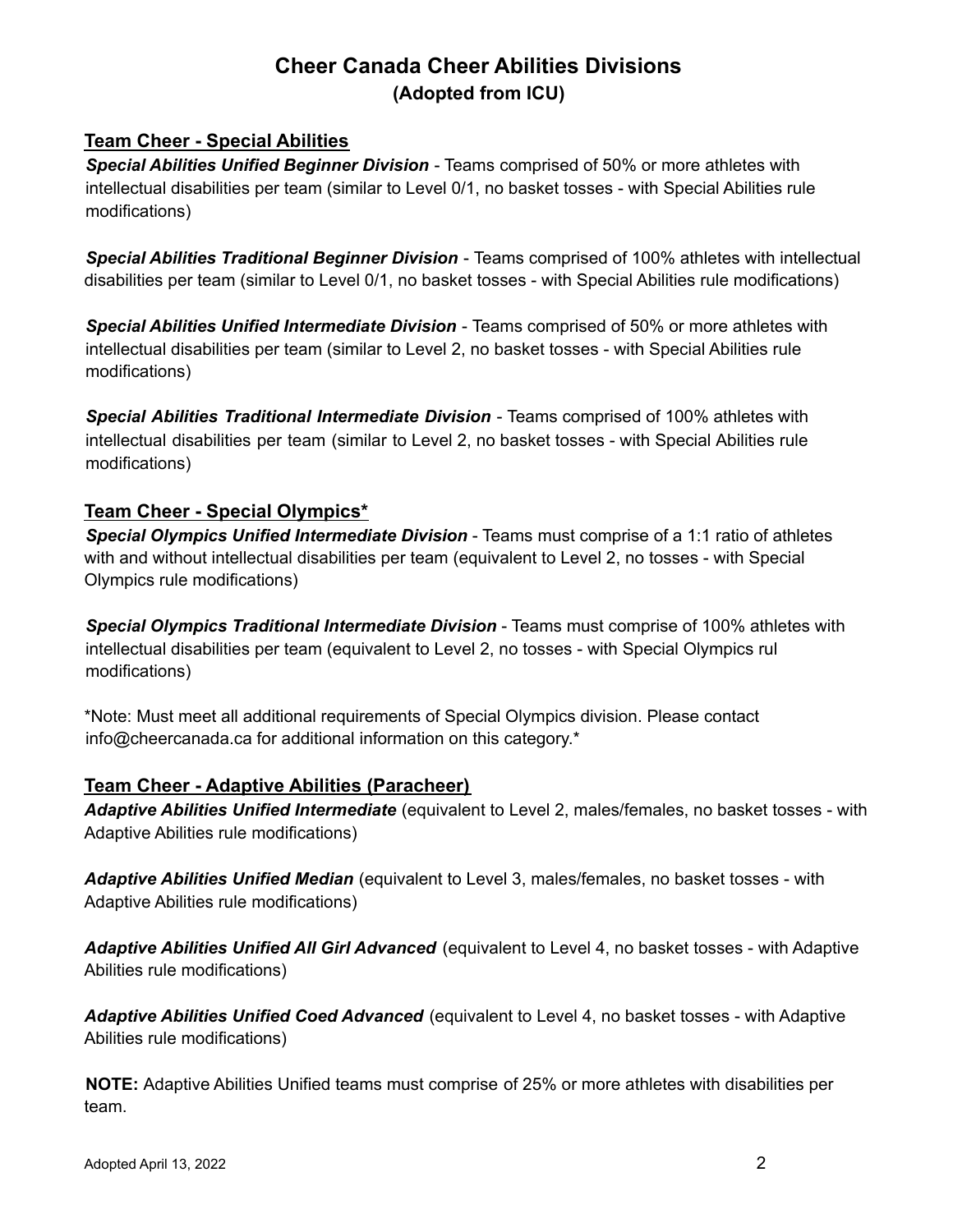# **Team Performance Cheer - Special Abilities**

*Special Abilities Team Cheer Freestyle Pom Unified Division* - Teams comprised of 50% or more athletes with intellectual disabilities per team

*Special Abilities Team Cheer Freestyle Pom Traditional Division* - Teams comprised of 100% athletes with intellectual disabilities per team

*Special Abilities Team Cheer Hip Hop Unified Division* - Teams comprised of 50% or more athletes with intellectual disabilities per team

*Special Abilities Team Cheer Hip Hop Traditional Division* - Teams comprised of 100% athletes with intellectual disabilities per team

*Special Abilities Team Cheer Jazz Unified Division* - Teams comprised of 50% or more athletes with intellectual disabilities per team

*Special Abilities Team Cheer Jazz Traditional Division* - Teams comprised of 100% athletes with intellectual disabilities per team

## **Team Performance Cheer - Special Olympics\***

*Special Olympics Team Cheer Freestyle Pom Unified Division* - Teams must comprise of 1:1 ratio of athletes with and without intellectual disabilities per team

*Special Olympics Team Cheer Freestyle Pom Traditional Division* - Teams must comprise of 100% athletes with intellectual disabilities per team

*Special Olympics Team Cheer Hip Hop Unified Division* - Teams must comprise of 1:1 ratio of athletes with and without intellectual disabilities per team

*Special Olympics Team Cheer Hip Hop Traditional Division* - Teams must comprise of 100% athletes with intellectual disabilities per team

\*Note: Must meet all additional requirements of Special Olympics division. Please contact info@cheercanada.ca for additional information on this category.\*

## **Team Performance Cheer - Adaptive Abilities** *Adaptive Abilities Unified Team Cheer Hip Hop*

#### *Adaptive Abilities Unified Team Cheer Freestyle Pom*

#### *Adaptive Abilities Unified Team Cheer Jazz*

*NOTE:* Adaptive Abilities Unified teams must comprise of 25% or more athletes with disabilities per team.